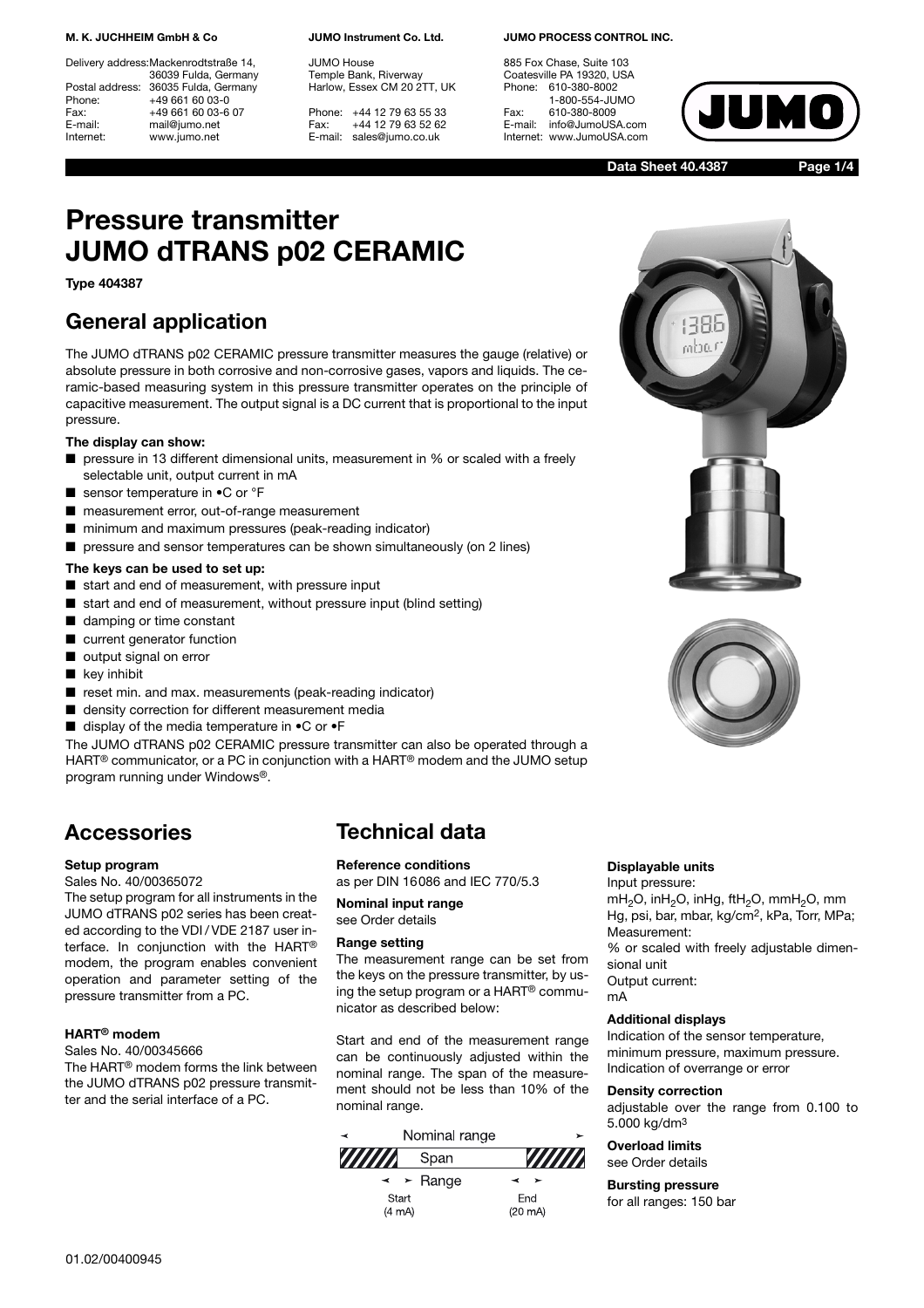#### **Parts in contact with the medium** standard:

stainless steel, Mat. Ref. 1.4571 aluminium oxide  $Al_2O_3$  (99.9%), FPM,

others on request

**Pressure connection** see Order details

#### **Output**

4 — 20mA burden  $\leq$  (U<sub>B</sub>-11.5V) / 0.022A burden with HART® : max. 1100Ω, min. 250 $\Omega$  with HART<sup>®</sup> protocol V 5.3. Complies with the guidelines of the HCF (HART® Communication Foundation)

## **Burden error**

 $< 0.1%$ 

**Zero offset / adjustment accuracy** ≤ 0.01mA

#### **Ambient temperature error**

over the compensated temperature range from  $-20$  to  $+85^{\circ}$ C

zero:  $\leq 0.005\%$  per °C typical, ≤0.01% per °C max. span:  $\leq 0.005\%$  per °C typical, ≤0.01% per °C max.

#### **Deviation from characteristic**

for limit point adjustment: ≤ 0.1% of full scale of nominal range; as per DIN 16086

#### **Hysteresis**

≤ 0.02% of full scale

#### **Reproducibility**

≤ 0.02% of full scale

**Response time** approx. 150msec without damping

**Damping** adjustable from 0 — 100 sec

**Stability over 1 year** ≤ 0.1% of full scale (for nominal range, and under reference conditions as per IEC 770)

#### **Supply voltage**

 $11.5 - 36V$  DC **Note:** at least 17V DC (250Ω) for communication using the HART® protocol.

#### **Supply voltage error**

≤ 0.1% of full scale per 10V change (nominal supply voltage 24V DC)

## **Permissible ambient temperature**

-40 to +85°C; as per DIN 16086 (it may be impossible to read the LCD display at temperatures below -20•C)

#### **Storage temperature**  $-40$  to  $+85^{\circ}$ C

**Permissible temperature of medium**  $-40$  to  $+120^{\circ}$ C

**Electromagnetic compatibility (EMC)** as per EN 61 326

#### **Mechanical shock** 50g/11msec

**Mechanical vibration** max. 5g over 10-2000Hz

**Protection** with connecting cable IP65 to EN 60529

**Insulation resistance** 100MΩ; 50V DC

**Breakdown strength**  $\geq 500V_{\text{eff}}$ 

**Housing** aluminium die-casting GDAlSi12

**Climatic conditions**

≤ 80% rel. humidity with condensation, annual mean

#### **Electrical connection**

clamping case with screwed cover, 2 poles and earthing terminal, plastic cable gland M20 x 1.5 for cable diameters 6 to 12mm

#### **Nominal position**

ex-factory, upright vertical (pressure connection below) any operating position

#### **Weight**

approx. 1.5kg

## **HART® communication**

#### **between PC and pressure transmitter**



### **between HART® communicator and pressure transmitter**

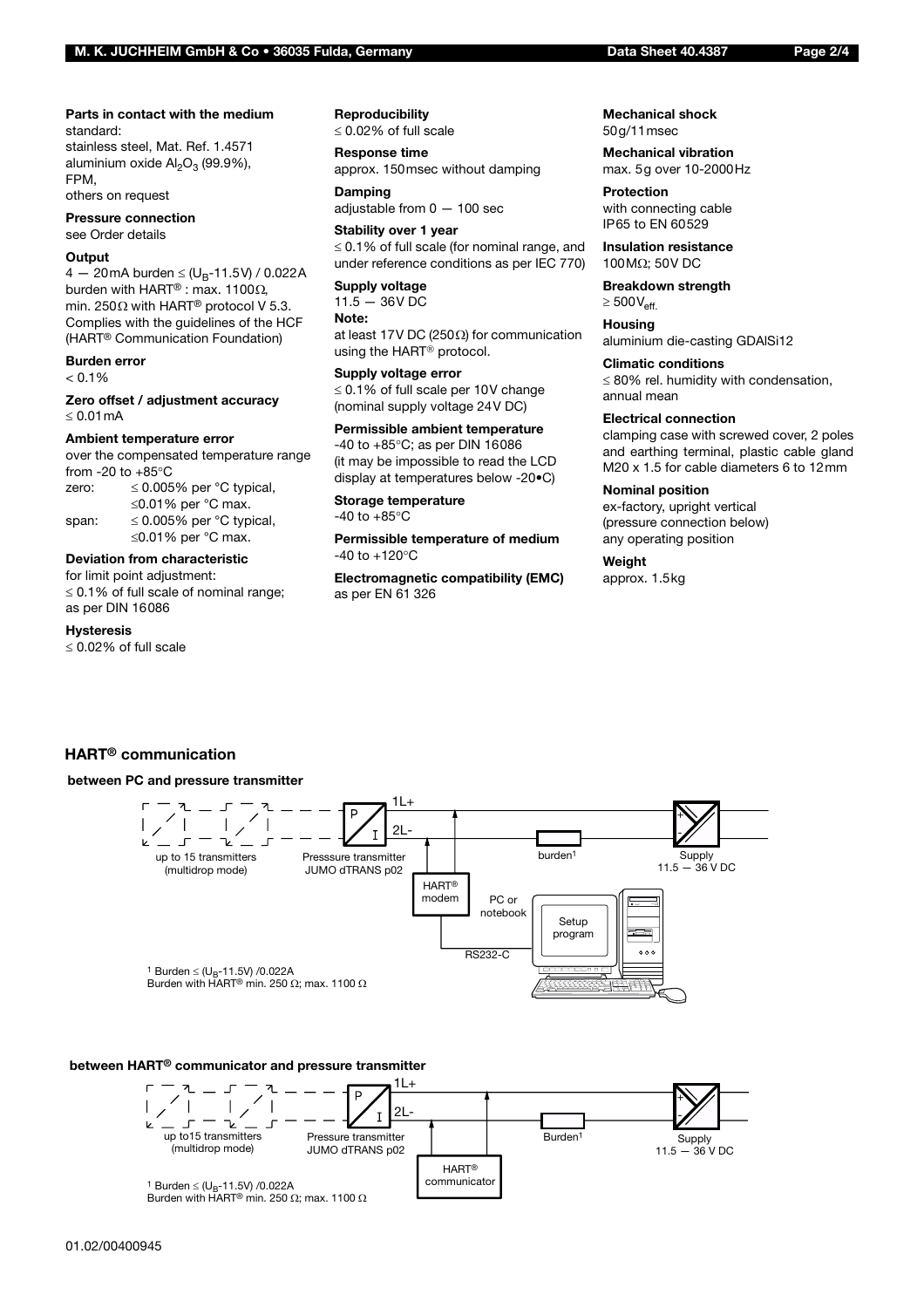## **Dimensions**





SW = a/f in mm G = pipe fitting in "





NTS 504







Ø78

| 의 |                                                    | 43<br>ż |
|---|----------------------------------------------------|---------|
| ↸ | $\mathsf{D}_2$<br>$\mathsf{D}_3$<br>D <sub>4</sub> |         |



| NTS DN $D_1$ D <sub>2</sub> |  | $D_{2}$                                                                               | $D_4$   $h_1$ | h <sub>2</sub> |
|-----------------------------|--|---------------------------------------------------------------------------------------|---------------|----------------|
|                             |  | 606   40   Ø48   Ø56   RD 65 x 1/6   Ø78   10   21                                    |               |                |
|                             |  | 607   50   $\emptyset$ 61   $\emptyset$ 68.5   RD 78 x 1/6   $\emptyset$ 92   11   22 |               |                |

## **Electrical connection**

| <b>Connection</b>                                                            |                                                    | <b>Terminals</b>                                                   |
|------------------------------------------------------------------------------|----------------------------------------------------|--------------------------------------------------------------------|
| Supply 11.5 - 36 V DC,<br>$11.5 - 30$ V DC for<br>intrinsically safe version | ۰                                                  | $1L+$<br>$2L -$                                                    |
| Output $4-20$ mA<br>2-wire                                                   | ۰                                                  | $1 L +$<br>proportional current $4 - 20$ mA<br>$2L -$<br>in supply |
| Test connection.<br>current output                                           | internal resistance of<br>ammeter $\leq 10 \Omega$ | $TEST +$<br>TEST-                                                  |
| Test connection,<br><b>HART<sup>®</sup></b>                                  |                                                    | TEST $+$<br><b>HART<sup>®</sup></b>                                |
| Shielding                                                                    |                                                    |                                                                    |

## **Caution:**

Earth the instrument! (pressure connection and shielding)

## Terminals